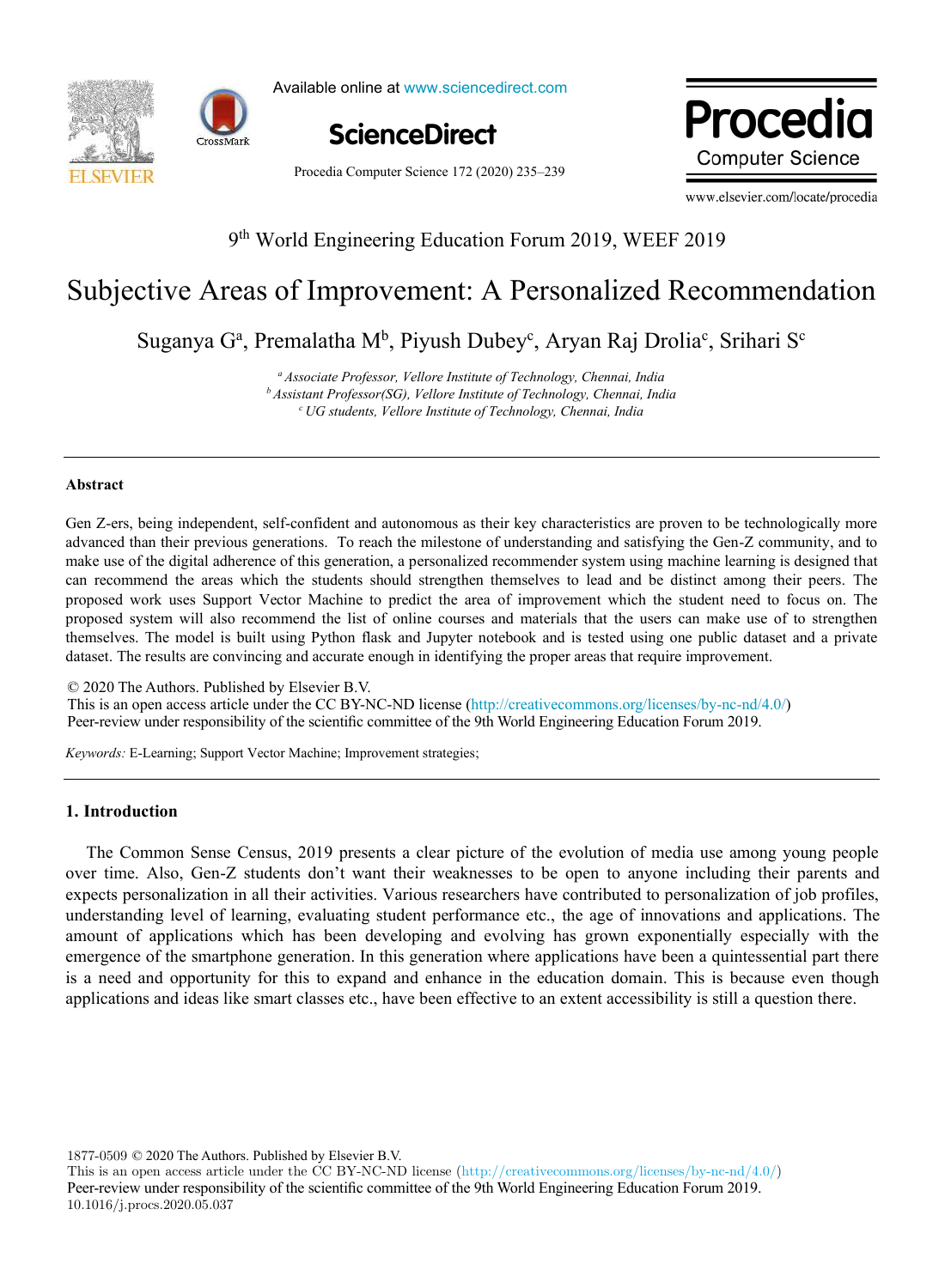There have been a plethora of teaching methods which have been employed physically and virtually over the years to help out students to have their customized way for studying. Although these methods were employed these sometimes still doesn't prove that effective as an attempt to reach a broader appeal. So there is a need for an efficient, accurate and accountable application for this purpose.

Also personalization is a huge issue. These days personalization and customization works hugely thanks largely due to the impact of the data analytics and data science we have today. We can look deeper into to interest and needs of every individual with few amount of data extracted from them. Personalization is deeply rooted in the fact it is so successful among customers. The proposed work is an idea to solve the above problems and this proposes a personalized and customized learning application using machine learning methods. The data about performance of various students with various backgrounds at various levels will be analysed to give desired results. The given sections (II) background study discusses the various research works and motivation behind the work.(III) discusses the proposed architecture for the given system.(IV) discusses the various results for the given system.(V) discusses the conclusion for the system.

# 2. *Background*

Various papers were surveyed for the purpose of extracting information about how the working of student performance predictors and to understand about the research works on personalized student applications.

[1] C. L. Sa et. al. presented a predictive system that is able to predict the students' performance in course using classification systems. The performance in upcoming subject is predicted using previous semester performance through the rules generated via data mining technique. The method utilized in this venture is characterization, which groups the understudies dependent on understudies' evaluation. C.Kiu[2] used impact of student background, social activities and their coursework attainment for forseeing their academic performance. Different data mining algorithms like Naïve Bayes, Perceptron, Decision Tree and further Random Forest were used in predicting the performance in secondary school level. The prediction was performed on 2-level classification and 5-level classification and the results were recorded to be satisfactory.

Yaakub et. al. [3] investigated the factors that affect the performance of students in mathematics during their secondary education level to student's academic performance in electrical engineering study. Cumulative Grade Point Average (CGPA) is considered as the metric for engineering education and the findings showed that students from urban area achieved better compared to the students from rural area. Meanwhile, no strong relation between student's performances in engineering studies with school level is witnessed.

Preetha et. Al. [4] presented a REA framework for evaluating the comprehensive, problem solving, designing models, programming and application developing skills for all disciplines of engineering. This framework evolves in different modes like general questionnaire, questionnaires with tip-off mode, enhanced graphical mode and crossword mode to evaluate various aspects of engineering skills. The results show a considerable increase in performance of the students.

The impact of using programming platform by the students on course outcome is assessed by various researchers. By taking the snapshot of programming, the authors have predicted the skill level of the student. Vihavainen[5] does prediction of students performance using educational data mining. Experiments were done on batches/groups of engineering students to evaluate their comparative performance in terms of traditional mode of writing exams and the proposed framework. The authors have shown an improved performance of about 78% in engineering students.

Lee et. al.[6] predicted the job performance of a person using abilities of students in completing the task given by lecturer. The model predicts the future job performance of the students based on criteria like scores of AQ, Social, and Entrepreneur. Tan[7] suggest the data of students' examination score to verify whether there is a significant relationship between the students' performance in mathematical subjects and their choice of course. Yildiz et. al. [8] proposed the use of fuzzy decision support system and proposes a new approach called `refinement process' on student grades. The model was based on fuzzy multi criteria method and is developed for evaluating student performances in laboratory activities that combine theoretical knowledge with practical applications. The authors claim that fuzzy system can provide a better evaluation system than traditional systems. Azrilah [9] predicts the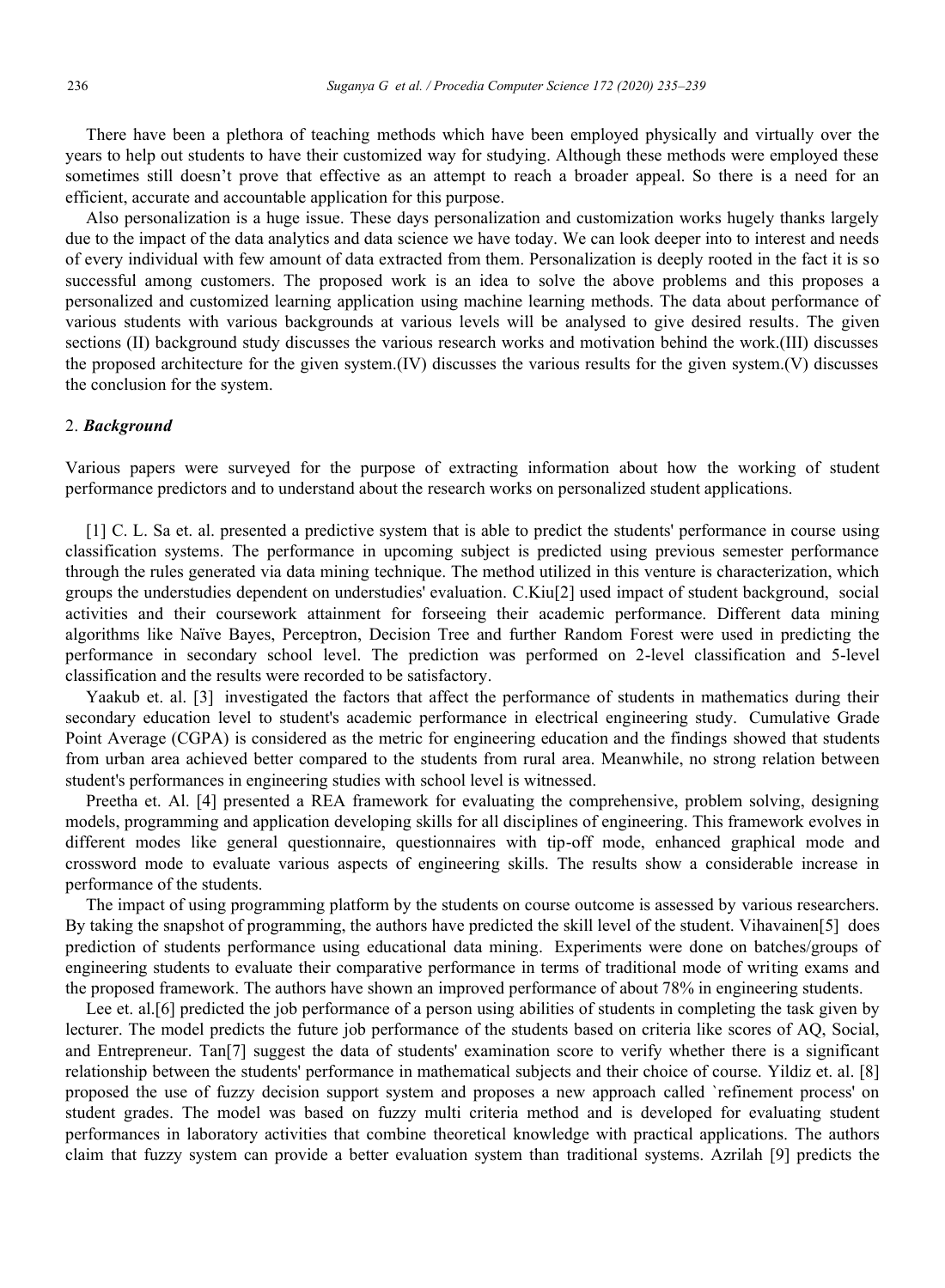student performance based on their mathematical scores. Rasch measurement model converts the results from the test into ration type data and sorts the ability according to Rasch-Guttman matrix.

Nyugen et. al. [10] proposes an approach that uses recommender system techniques for educational data mining to predict student performance. The results were compared with regression techniques and were presented satisfactory. Various researchers have presented methodologies to predict student performance based on parameters like, their place of living, performance in previous school etc., But, personalized recommendation based on the results is found to be lacking. Considering the requirement of this generation students, we propose a method to predict and hence recommend corresponding training material to students.

# **3. Proposed System & Implementation**



Fig. 1. Proposed Architecture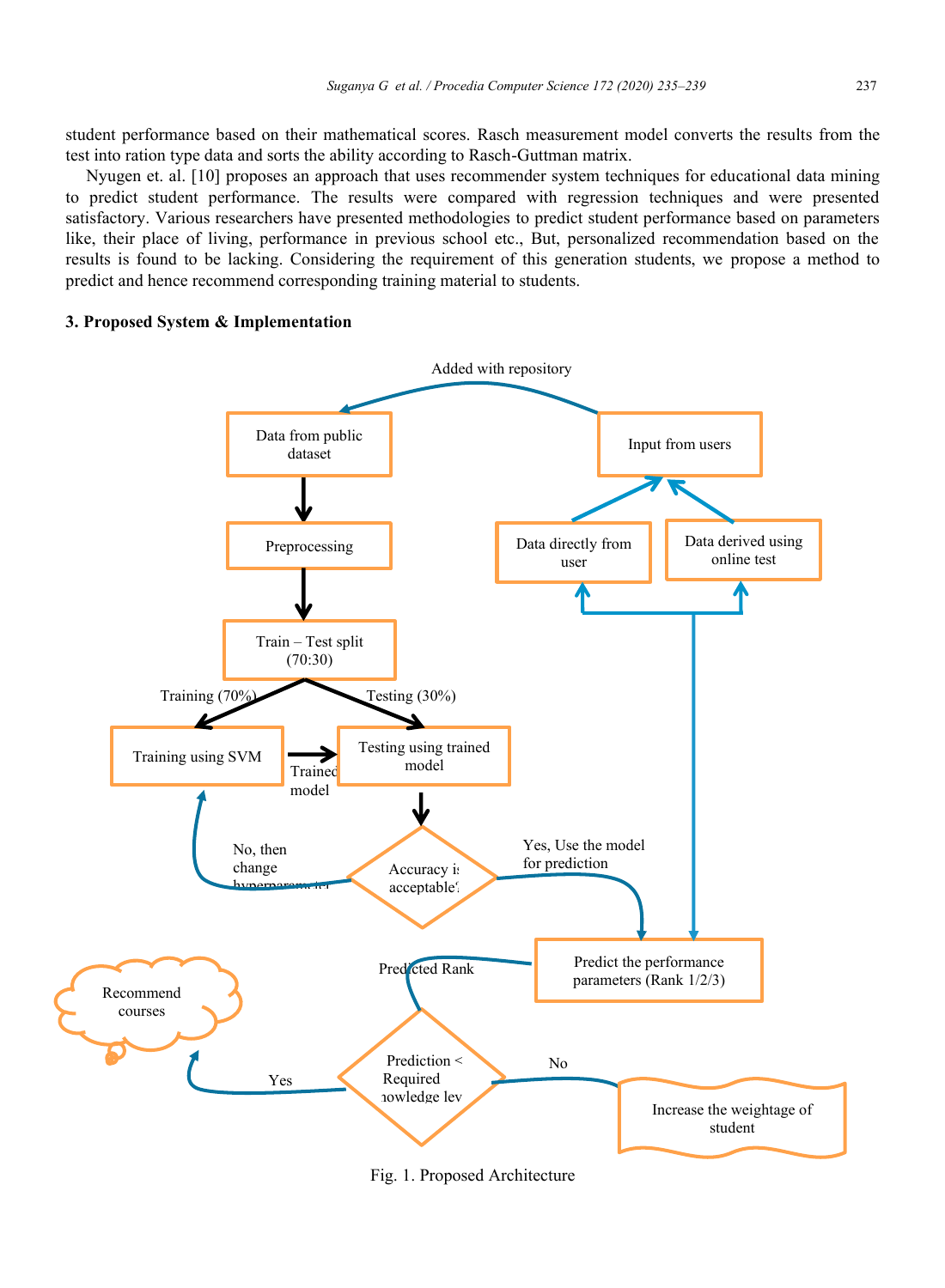Personalized recommendations have been an essential part of today's generation and these recommendations are based on data, and more data in practice means improved recommendations. As the users of the system increases, the proposed methodology assumes the acquisition of data about the target group under study by storing the input details as part of the training dataset. The proposed methodology uses a two level mechanism to assess, predict and hence recommend different types of online materials to the users. The framework works in two stages: At the first stage, the methodology uses a public dataset collected from different students storing various types of marks. The dataset is then added with the inputs of all the new users registering with the system. In the second stage, appropriate recommendations are given to the user based on his/her performance given as input. Fig. 1 presents the overall architecture of the system.

# **Stage 1:**

Initially, the dataset is formed by storing of all students' data including their personal information, marks of various subjects and their rank under study. Three levels of ranks are stored as output class label  $(1 - Good, 2 -$ Average, 3 – Poor). The dataset is then checked for Null values and if found, are filled with zeros. Normalization of columns is then performed to maintain uniformity among the range of values each attribute can take.



Fig. 2 Comparitive Performance Prediction

The normalized data is further split into training and testing data having 70% as the training proportion. Randomness is ensured while splitting the data to avoid bias towards any specific group. The machine learning model using Support Vector Machine (SVM) as the classifier is then trained using the training dataset. SVM is chosen as the training model due to its adherence to support non-linearity of data. The model is tested for accuracy using the test data got from the actual initial dataset. The model is fine tuned to ensure attainment of required accuracy level by tuning its hyper parameters. This training is performed to ensure a comparative performance tracking of new users with their common peer groups. Fig.2 presents the strategy of comparative performance calculation.

The users of the system are presented with the option to either enter the marks in various subjects directly of they can get themselves assessed using a Game solver as part of the system. The game solver takes the users serious of tests for their personal assessment. The results are then given as input to the system.

# **Stage 2:**

It is really not worth to highlight someone as Good performer, average performer or as a poor performer; rather a mechanism to make the user improve to meet the talents of peers is necessary. As a follow-up, based on the prediction of the user in each subject, a web crawler is initiated to crawl the web. Appropriate materials corresponding to the level and subject of improvement will be recommended to the user. As part of continuous improvement process, users classified as "Good" are suggested with high level contents with more quizzes and assignments.

# **Implementation:**

The entire framework was built using Python flask as the User Interface tool, jupyter notebook as the platform for implementing machine learning model. The gaming interface is developed using open source tools and the web service is written using Java.

# **4. Results and Discussion**